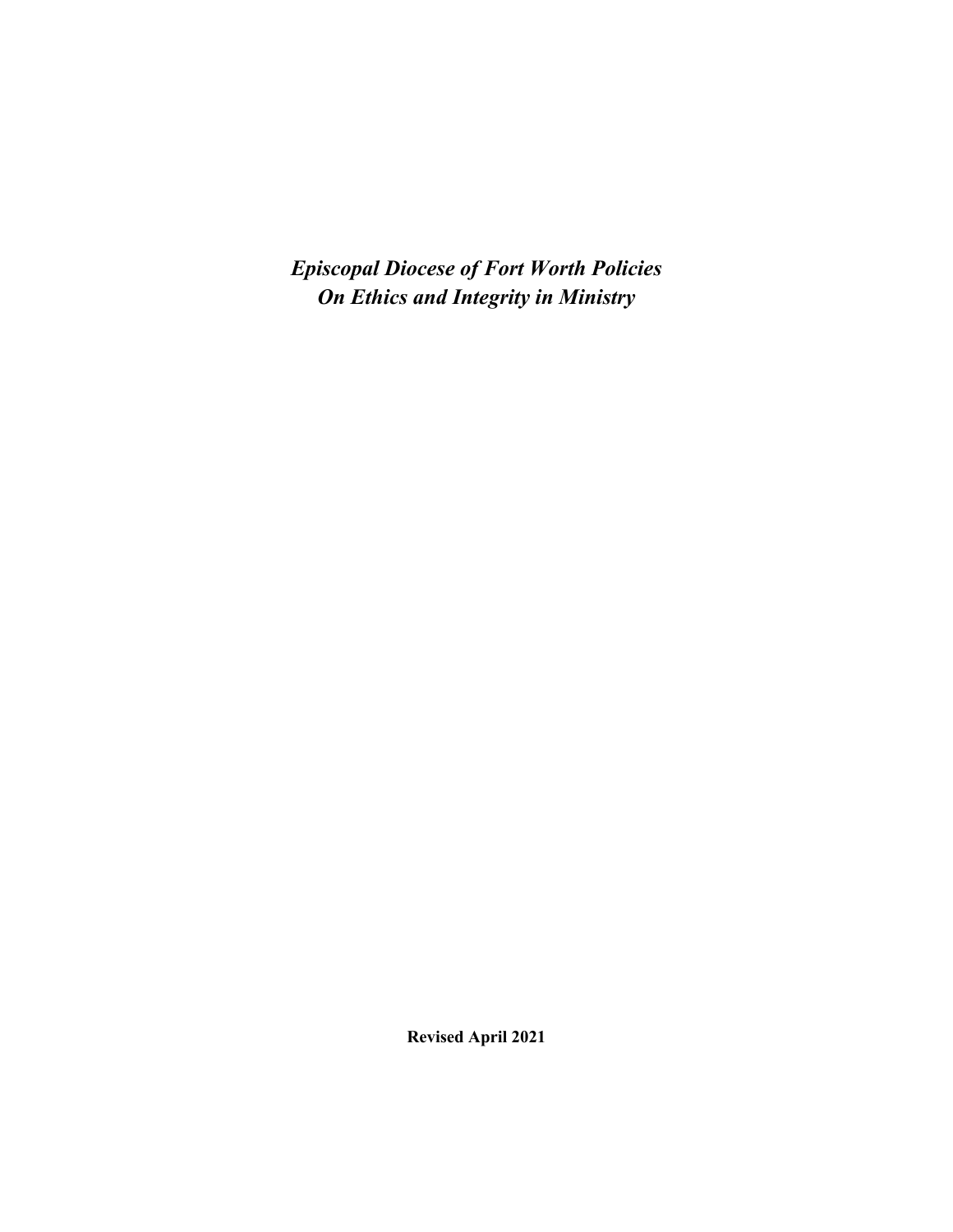# **Table of Contents**

| I. Principles of Ethics and Integrity in Ministry: Code of Ethics  |    |
|--------------------------------------------------------------------|----|
| <b>II.</b> General Definitions                                     | 5  |
| III. Prevention of Immoral Conduct: Guidelines of Ethical Behavior | 6  |
| IV. Prevention of Harassment: Guidelines for Professionalism       |    |
| V. Prevention of Exploitation: Guidelines for Pastoral Counseling  | 8  |
| VI. Safeguards for Children and Youth                              | 9  |
| <b>Appendix B Confidential Notice of Concern</b>                   | 17 |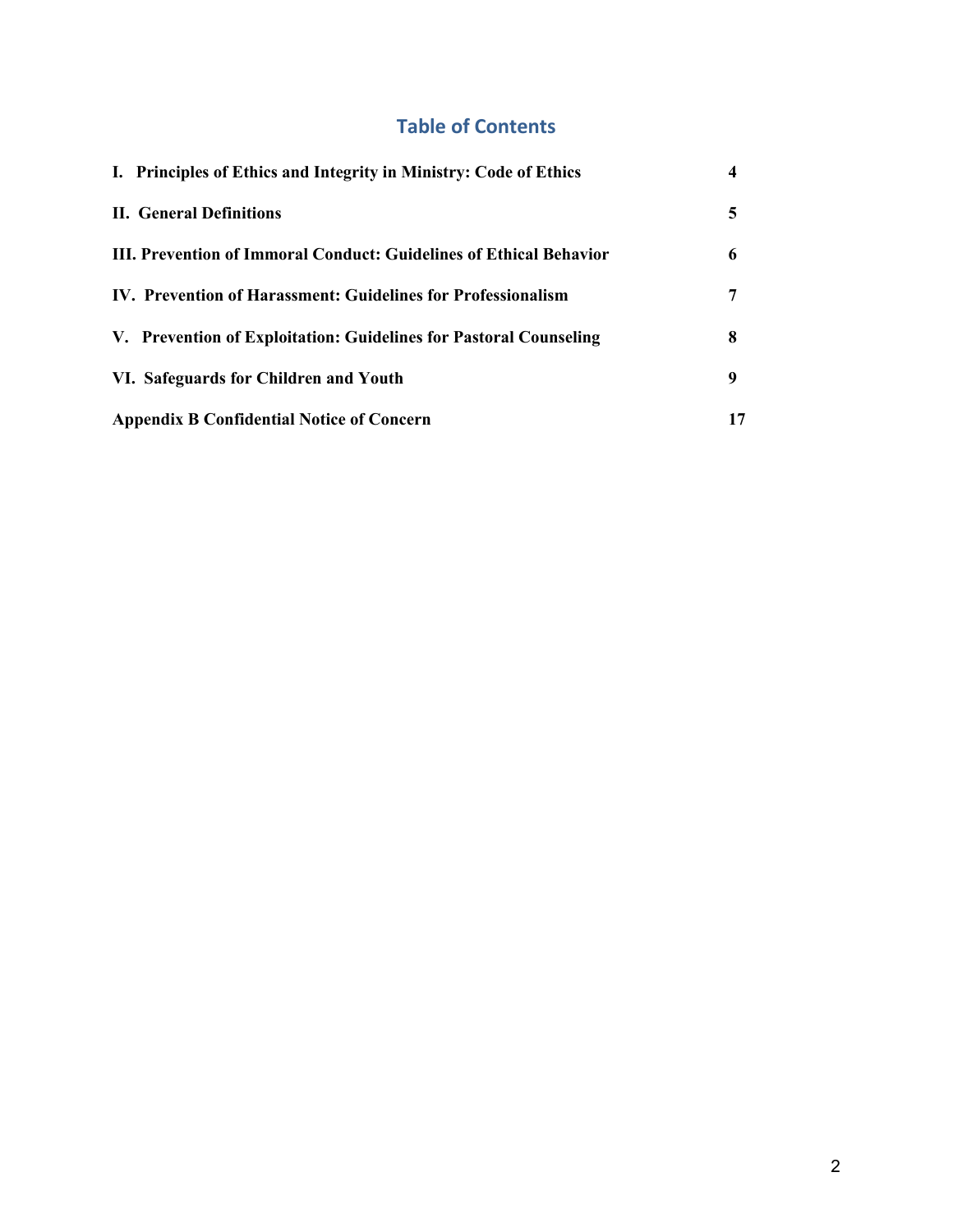### **Contact Information**

### **Bishop of the Episcopal Diocese of Fort Worth**

The Rt. Rev. Ryan S. Reed  $rread(\omega)$ fwepiscopal.org

### **Canon to the Ordinary**

The Rev. Canon H. Jay Atood, SSC jay.atwood@fwepiscopal.org

Phone (817) 244-2885 Fax (817) 244-3363

2900 Alemeda Street, Fort Worth, TX 76108

### **Chancellor of the Diocese of Fort Worth**

Mr. Warren Norred wnorred@norredlaw.com

Phone (817)253-9999

2803 Zinfandel Lane, Arlington, Texas 76011

### Criminal Records Check

Please contact Dale Ward, in the diocesan office (817-244-2885) to arrange for the certified background check required for all church personnel.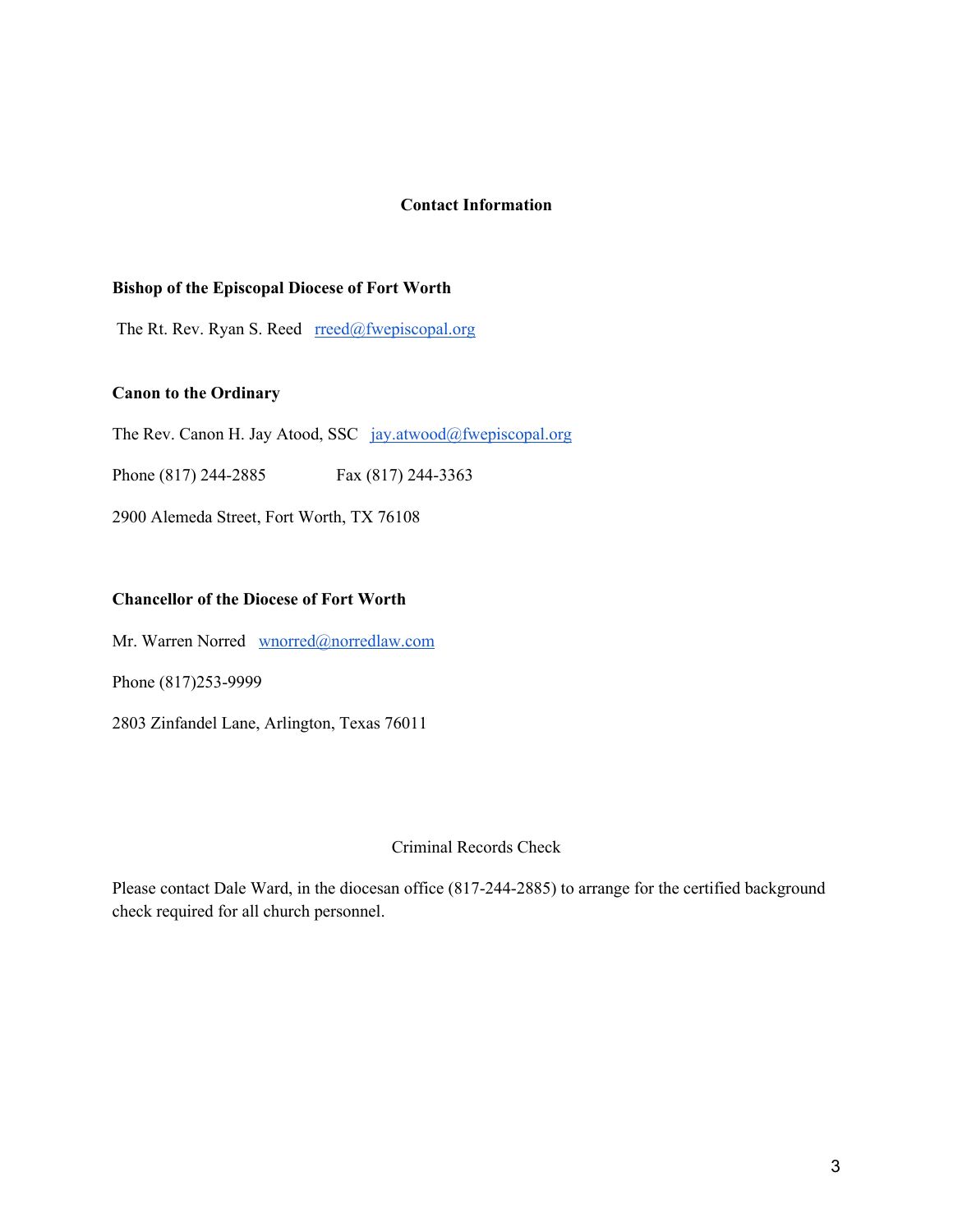### **I. Principles of Ethics and Integrity in Ministry: Code of Ethics**

Relationships among people are a foundation of Christian ministry and are central to Christian life. Defining healthy and safe relationships is not meant, in any way, to undermine the strength and importance of personal contact or the ministerial role. Rather, it is to assist all who fulfill the many roles that create the living Church to demonstrate their love and compassion for children and adults in the most sincere and genuine relationships.

It is with the intention that relationships in ministry be experienced at all times as charitable and without intention to do harm or allow harm to occur, that the following Code of Ethics has been adopted by the Diocese of Fort Worth. All Church Personnel are asked to carefully consider each standard in the Code and within the Policies on Ethics and Integrity in Ministry before agreeing to adhere to the standards and continue in service to the Diocese.

- Church Personnel shall exhibit the highest Christian ethical standards and personal integrity.
- Church Personnel shall conduct themselves in a manner that is consistent with the discipline and teachings of the Church.
- Church Personnel shall provide a professional environment that is free from harassment.
- Church Personnel shall not take advantage of a counseling, supervisory and/or authoritative relationship for their own benefit.
- Church Personnel shall not abuse or neglect a minor or an adult.
- Church Personnel shall share concerns about suspicious or inappropriate behavior with their rector/vicar, their principal, the chancellor or Bishop.
- Church Personnel shall adhere to the requirements of the law of the State of Texas regarding the reporting of any suspected abuse of a minor. (https://www.dfps.state.tx.us/contact\_us/report\_abuse.asp)
- Church Personnel agree to do their best to prevent abuse and neglect among children and youth involved in church activities and services.
- Church Personnel agree to not physically, sexually or emotionally abuse or neglect a child or youth.
- Church Personnel agree to comply with the policies for general conduct with children and youth.
- All church personnel agree to comply with the Guidelines for Appropriate Affection with Children and Youth.In the event that Church Personnel observe any inappropriate behaviors or possible policy violations with children or youth, church personnel agree to immediately report their observations.
- All Church Personnel acknowledge their obligation and responsibility to protect children and youth and agree to report known or suspected abuse of children or youth to appropriate church leaders and state authorities in accordance with these policies.
- Church Personnel understand that the church will not tolerate abuse of children and youth and agree to comply in spirit and in action with this position.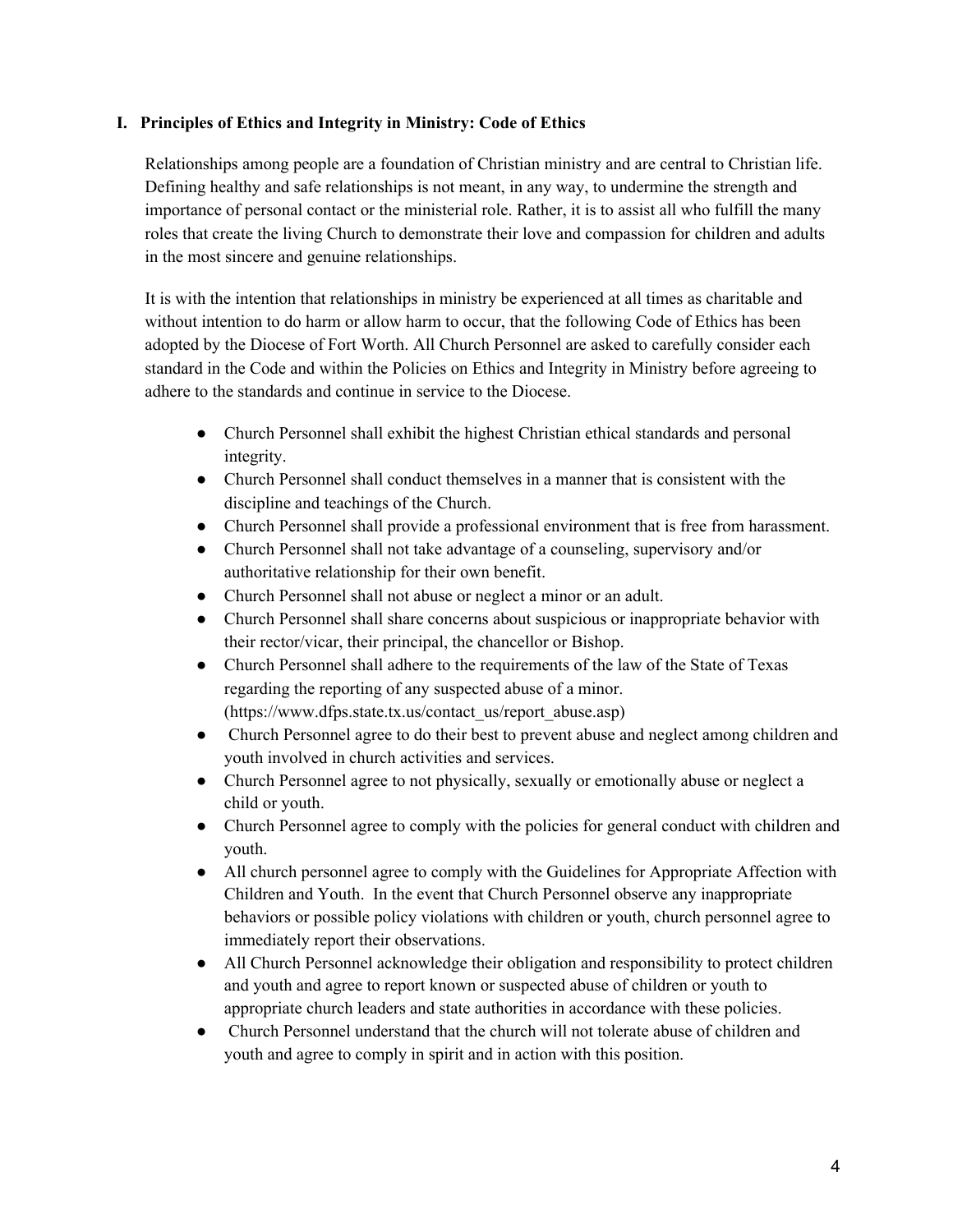### **II. General Definitions**

### **A. Church Personnel**

For the purposes of this policy, the following are included in the definition of Church Personnel

- 1. Priests and Deacons (Clergy)
	- a. Clergy canonically resident in the Diocese of Fort Worth
	- b. Clergy who are members of religious institutes or in other forms of consecrated life, and who are assigned to pastoral work in the Diocese or who are otherwise engaged in the care of souls, the public exercise of divine worship, and other works of the apostolate.
	- c. Licensed clergy of other jurisdictions who are assigned to pastoral work in this Diocese, whether seeking canonical residency within the Diocese or not.
	- d. Licensed clergy who are otherwise legitimately residing within the territory of the Diocese, including retired clerics and those engaged in part-time or supply ministry
	- e. In addition to the provisions of these Policies, the above mentioned clergy are also bound by the Customary and Canons of the Diocese of Fort Worth.
- 2. Seminarians and Religious Orders
	- a. All seminarians legitimately enrolled in the seminary program of the Diocese and those who are in process including aspirants, postulants and candidates to the priesthood.
	- b. Those who are enrolled in the permanent diaconate formation program.
	- c. Any members of religious orders working within the Diocese.
- 3. The Laity
	- a. All paid personnel whether employed in areas of ministry or other kinds of services by the Diocese, its parishes, missions and schools.
	- b. All volunteers. This includes any person who enters into or offers himself/herself for a Church related service or function of his/her own free will.
- 4. Service Contractors
	- a. Any organization or individual under contract to the Diocese, its parishes, missions, schools or agencies.

# **B. Children and Youth**

- a. A child is defined as anyone under the age of 12 years.
- b. A youth is defined as anyone who is at least 12 years old, but not yet 18 years old.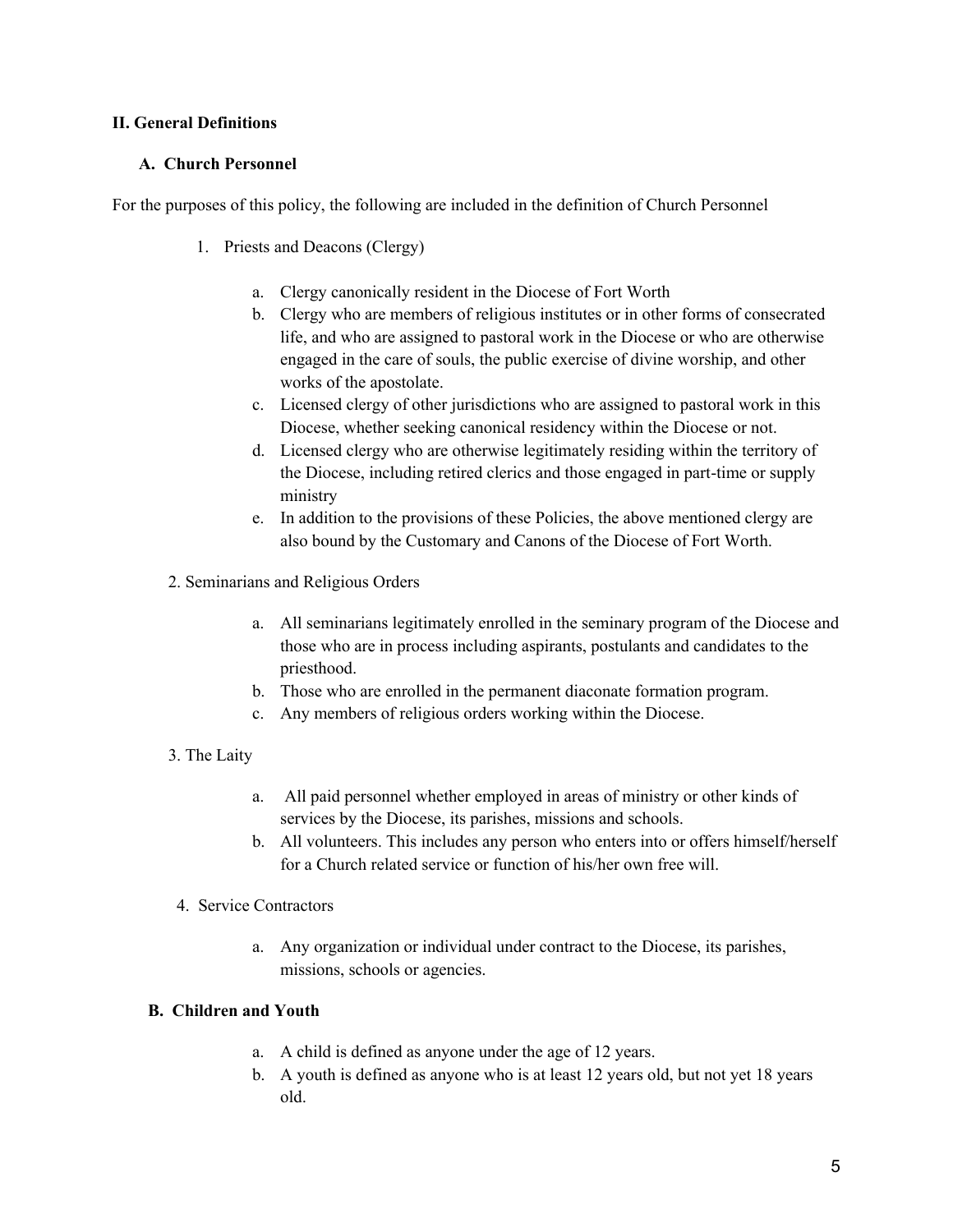# **C. Types of Misconduct**

For the purpose of this policy, misconduct includes the four types of behavior listed below

- 1. Immoral conduct: Conduct that is contrary to the discipline and teachings of the Church and which may result in scandal to the faithful or harm to the ministry of the Church.
- 2. The illegitimate and offensive use of power where the purpose or the effect is to create a hostile or intimidating environment.
- 3. Exploitation: Taking advantage of a pastoral counseling relationship for the benefit of the pastoral counselor.
- 4. Abuse of minors and adults: Physical, sexual or emotional abuse of children under the age of 18, or adults who are uniquely vulnerable to abuse because of physical or mental disabilities.

# **D. Types of Abuse**

- 1. **Physical abuse** is non-accidental injury, which is intentionally inflicted upon a child or youth.
- 2. **Sexual abuse perpetrated by an adult** is any contact or activity of a sexual nature that occurs between a child or youth and an adult. This includes any activity, which is meant to arouse or gratify the sex-ual desires of the adult,
- 3. **Sexual abuse perpetrated by another child or youth** is any contact or activity of a sexual nature that occurs between a child or youth and another child or youth when there is no consent, when consent is not possible, or when one child or youth has power over the other child or youth. This includes any activity which is meant to arouse or gratify the sexual desires of any of the children or youth.
- 4. **Emotional abuse** is mental or emotional injury to a child or youth that results in an observable and material impairment in the child or youth's growth, development or psychological functioning.
- 5. **Neglect** is the failure to provide for a child or youth's basic needs or the failure to protect a child or youth from harm.
- 6. **Economic exploitation** is the deliberate misplacement exploitation, or wrongful temporary or permanent use of child or youth's belongings or money.

# **III. Prevention of Immoral Conduct: Guidelines for Ethical Behavior**

### **A. Standards of the Diocese as to Prevention of Immoral Conduct**

1. Church Personnel enjoy a public trust and confidence. It is essential that Church Personnel view their own actions and intentions objectively to assure that no observer would have grounds to believe that irregularity in conduct exists. All Church Personnel have a responsibility to strive to uphold the standards of the Church in their day-to-day work, electronic communications and personal lives.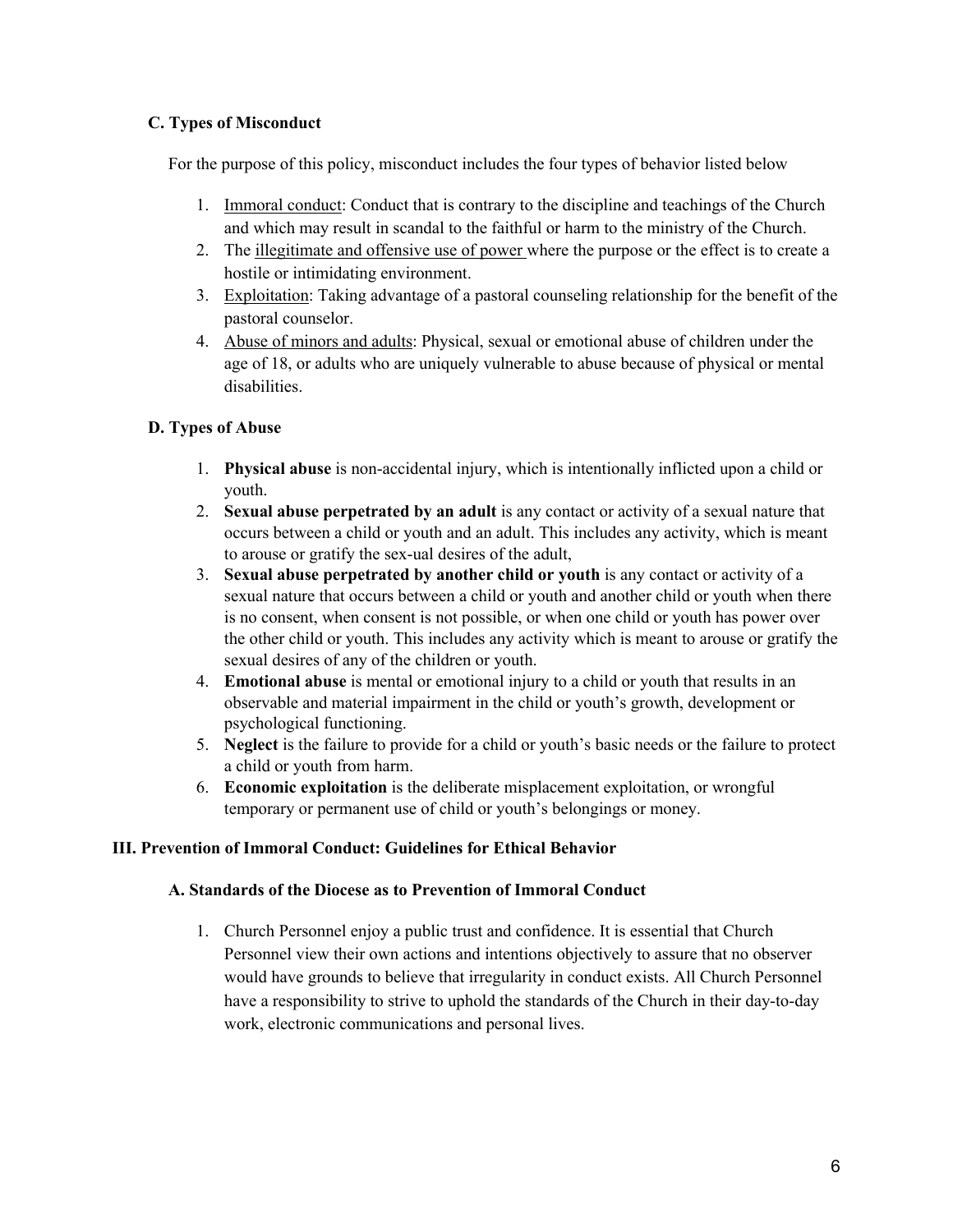- 2. Further, it is fundamental to the mission of the Diocese, that Church Personnel exhibit the highest ethical standards and personal integrity. Therefore, Church Personnel are prohibited from engaging in the following conduct.
	- a. Immoral conduct.
	- b. Actions that are disruptive to the ministry and public worship.
	- c. Possession or distribution of pornographic material.
	- d. Adultery, flagrant promiscuity or illicit cohabitation.
	- e. Abuse of alcohol, drugs or gambling
	- f. Stealing or any other form of theft, including misappropriation of Church funds.
	- g. Sexual harassment. Exploitation or abuse.
	- h. Physical assault and fighting.
- 3. Church Personnel should not harm the reputation of others by:
	- a. Disclosing without legitimate cause the faults or failings of others to persons who have no cause to know them.
	- b. Making false allegations against another.

### **IV. Prevention of Harassment: Guidelines for Professionalism**

### **A. Definitions**

- 1. Harassment is an illegitimate and offensive use of power where the effect is to create a hostile or intimidating environment.
- 2. Harassment encompasses a broad range of physical, psychological, written, or verbal behavior that includes, but is not limited to, the following:
	- a. Physical or mental abuse;
	- b. Racial insults;
	- c. Derogatory ethnic slurs;
	- d. Unwelcome sexual advances or touching;
	- e. Sexual comments or sexual jokes;
	- f. Requests for sexual favors as a condition of employment, or to affect other personnel decisions, such as promotion or compensation;
	- g. Display of offensive materials;
	- h. Intimidation.
- 3. Harassment may be severe and/or pervasive.
	- a. Severe conduct is sufficient to alter a workplace environment even though it may occur only once.
	- b. Pervasive conduct is a persistent pattern of harassment.

### **B. Standards of the Diocese as to Prevention of Harassment**

- 1. Church Personnel shall not engage in harassment and shall not tolerate harassment.
- 2. Church Personnel shall provide a professional environment that is free from harassment.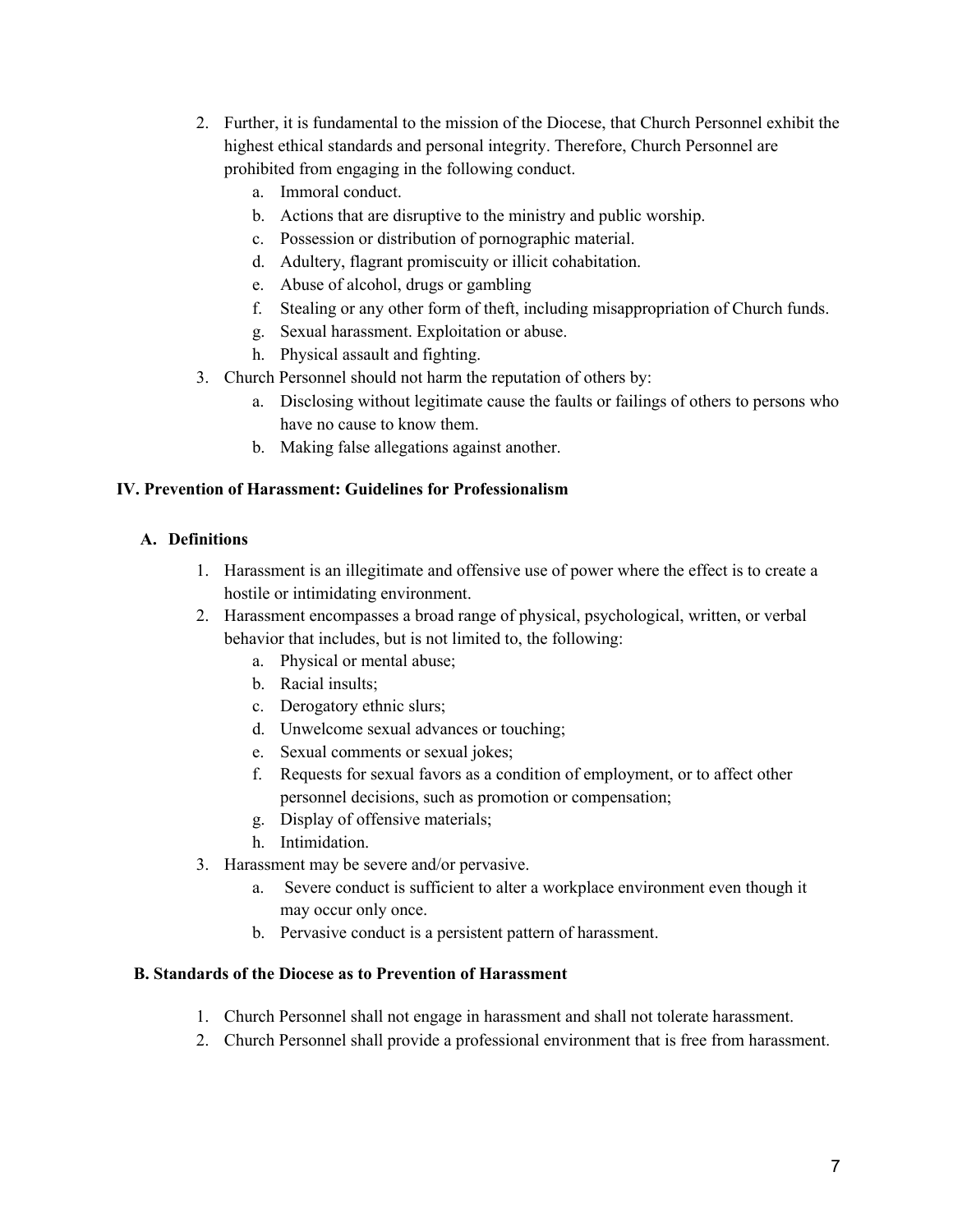3. The Standards of the Diocese as to the Prevention of Harassment are applicable regardless of physical location. For example, the Standards apply at any Church function or other gathering related to the Church whether it is on Church property or not.

# **V. Prevention of Exploitation: Guidelines for Pastoral Counseling**

# **A. Definitions**

- 1. Pastoral counseling occurs when Church Personnel offer spiritual direction or advice concerning moral or spiritual matters.
- 2. Exploitation occurs when Church Personnel take advantage of the pastoral counseling relationship for their own benefit.
- 3. Sexual exploitation is sexual contact between Church Personnel and the recipient of their pastoral counseling services, regardless of who initiates the contact.
- 4. A conflict of interest occurs when Church Personnel take advantage of pastoral counseling relationships in order to further their own interest.
- 5. In the Line of Sight is when activity can be observed by others through an open door; a closed door that has a window, or an office/room with a window.

# **B. Standards of the Diocese in Prevention of Exploitation**

- 1. Church Personnel shall know and recognize their limitations in pastoral counseling situations. Those providing pastoral care should either have ongoing professional supervision or refer an individual to professional counseling after six sessions have been held.
- 2. Fees or donations for pastoral care are prohibited; any person charging fees for counseling outside the scope of church employment must possess appropriate professional credentials and proof of separate professional liability insurance, including coverage for sexual misconduct, in force at all times.
- 3. Persons practicing formal spiritual direction shall submit that ministry to peer or supervisory review with a spiritual advisor approved by the Bishop.
- 4. Church Personnel shall not engage in exploitation, sexual exploitation, and/or sexual intimacies with persons whom they counsel. Church Personnel are also prohibited from engaging in situations or conduct that can give the appearance of exploitation, sexual exploitation or sexual intimacies. Church Personnel shall not engage in exploitation, sexual exploitation, and/or sexual intimacies with relatives or friends of someone whom they have a counseling relationship.
- 5. Church Personnel shall set and maintain clear, appropriate boundaries in all pastoral counseling relationships.
- 6. If physical contact is warranted for professional, clinical reasons, it should always be respectful and consistent with the intent to provide a safe and comfortable pastoral counseling environment.
- 7. Pastoral counseling should be conducted in appropriate settings at appropriate times and should not be held at places or times that would cause confusion about the nature of the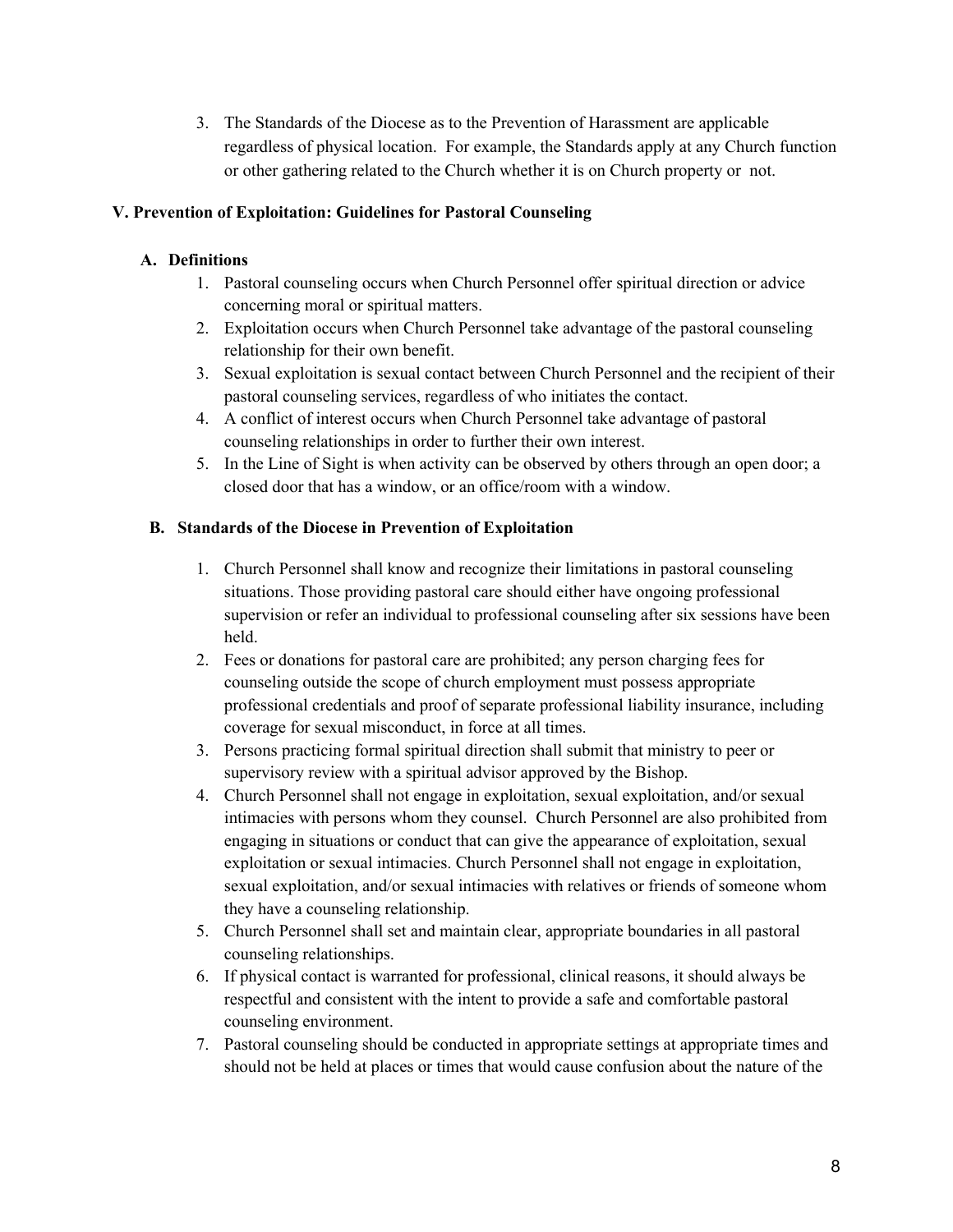relationship for the person being counseled. It is mandatory that in counseling situations, the Line of Sight Rule is to be practiced.

8. No pastoral counseling should be conducted in private living quarters.

### **C. Standards of the Diocese as to Confidentiality**

- 1. The sacramental seal is inviolable by divine mandate.
- 2. Information disclosed to Church Personnel during the course of counseling, advising, or spiritual direction shall be held in the strictest confidence possible, with due regard for the norm of Canon Law and or Civil Law.
- 3. Church Personnel should discuss the nature of confidentiality, including its limitations, with each person who seeks pastoral counseling.
- 4. If there is clear and imminent danger, the Church Personnel are to disclose the information necessary to protect the parties involved and to prevent harm.
- 5. If disclosure must be made, if feasible, the Church Personnel should inform the person being counseled about the disclosure.
- 6. With the exception of knowledge gained in the Sacrament of Penance, knowledge that arises from professional contact may be used in teaching, delivering homilies, or other public presentations only when effective measures have been taken to absolutely safeguard both the individual's identity and the confidentiality of the disclosures. In the rare event that such disclosures are used, good pastoral judgment is of the utmost importance when making decisions about the use of information in public ministry.

### **D. Standards of the Diocese as to Conflicts of Interest**

- 1. Church Personnel shall observe clear, appropriate boundaries with anyone with whom they have a business, professional or social relationship.
- 2. Church Personnel shall avoid pastoral counseling that might present an actual or perceived conflict of interest. Even the appearance of a conflict of interest can call into question integrity and professional conduct.
- 3. If a conflict of interest exists or arises, Church Personnel should inform all parties. If there is any question of conflict of interest, the matter is to be referred to the office of the Canon to the Ordinary. Resolution of the issues must protect the person being counseled.

# **VI. Safeguards for Children and Youth**

### **A. Screening and Selection**

- a. Any and all Church Personnel who regularly work with or around children or youth shall be screened and selected utilizing at least the following:
	- i. A standard application completed by the applicant that includes an authorization for the release of information to conduct back-ground checks.
	- ii. Criminal records check in any state where the applicant has resided during the past seven (7) years, and other states, if any, as determined by the church.
	- iii. Sexual offender registry check in any state where the applicant has resided during the past seven (7) years.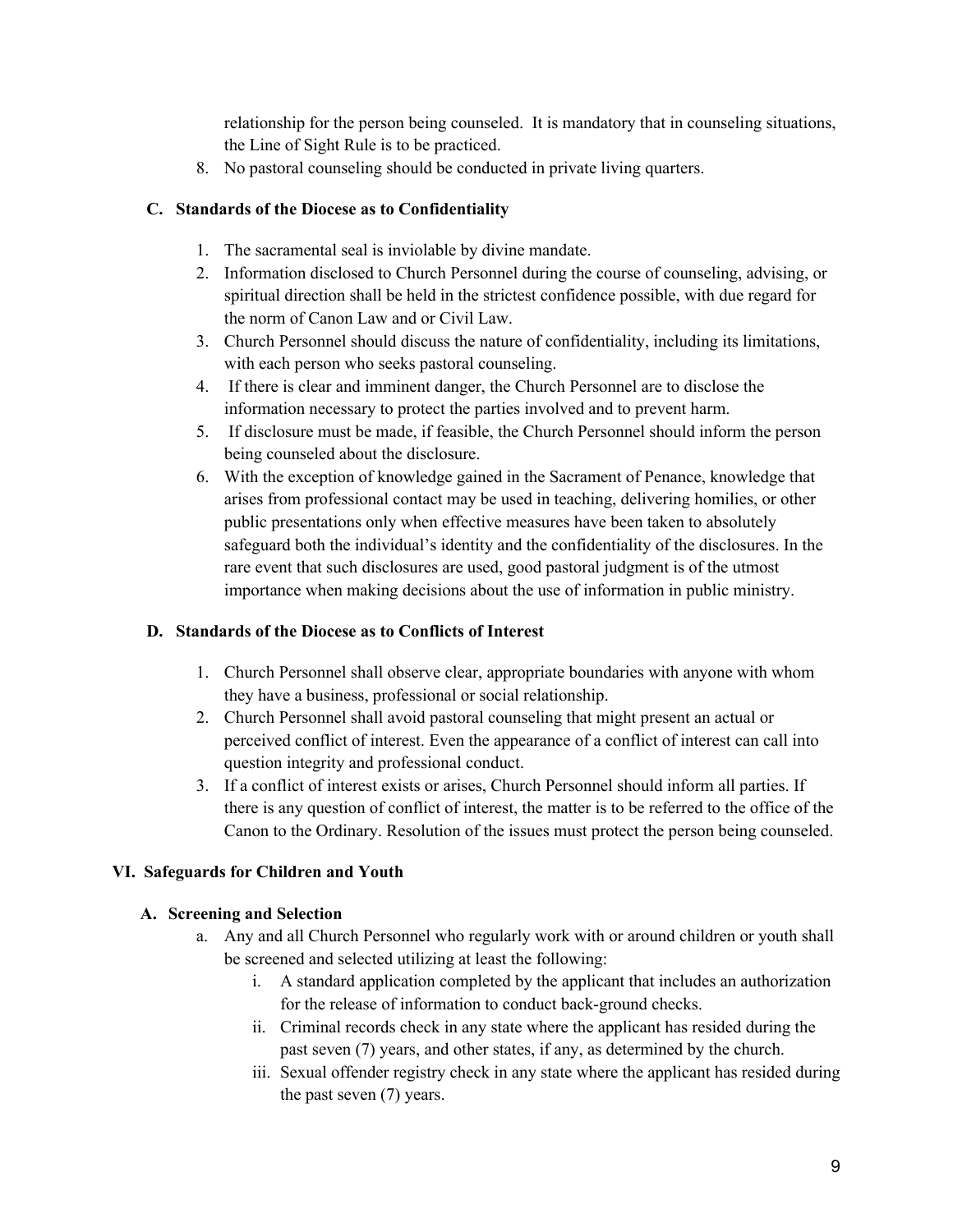- iv. Individual interview with the applicant.
- v. Reference checks of persons outside the congregation who know the applicant, preferably who know how the applicant works with children.
- vi. Driving or Motor Vehicle records check if the person may be transporting children or youth.
- b. All information gathered about an applicant will be carefully reviewed and evaluated to make a determination, in consultation with others as necessary, of whether or not the person is appropriate to work with children or youth.
- c. Church Personnel who work with or around children or youth must have a personnel file that is kept where other church records are kept.
- d. Criminal records checks and sexual offender registry checks will be conducted every three (3) years for church personnel who work with or around children or youth.
- e. Church Personnel who transfer within the Diocese of Fort Worth and apply for or are asked to or who do undertake a position working with or around children or youth are required to undergo the same screen-ing and selection process in Section A above. This requirement may be met through a transfer of a copy of their screening records to the new congregation, school, agency, or program together with completion of a new application, individual interview and reference checks with the congregations, schools, agencies or other programs for which the applicant has worked with or around children or youth since the screening was last done as shown in the applicant's screening records.

### **B. Education and Training Requirements**

Child abuse prevention and awareness education and training is required for all Church Personnel who regularly work with or around children or youth before they start their work with children or youth. The training program shall be one approved by the Risk Management Committee.

### **C. Monitoring and Supervision of Programs**

The monitoring and supervision of programs and activities involving children or youth is important for safeguarding children and youth and involves several aspects.

One aspect involves having structural guidelines or standards for the programs and activities for children and youth. These include such things as who approves new programs, how many adults need to be present and the like. In addition to setting structural guidelines and standards, church leaders must make sure the structural safeguards are followed. Programs and activities have to be monitored and supervised to do that.

Another aspect of monitoring and supervision is that supervisory per-sonnel and others monitor and supervise the behavior of adults, youth and other children with children and youth so that inappropriate behav-iors and interactions can be detected and stopped. Some behaviors and interactions are potentially harmful to children or youth in and of themselves. Examples include providing alcohol or drugs to children or youth or actually having sexual contact with a child or youth. Other behaviors and interactions are not necessarily harmful in and of them-selves but are the same behaviors and interactions known to be used by those who abuse children or youth to "groom" them or their parents for eventual abuse or which provide the privacy child molesters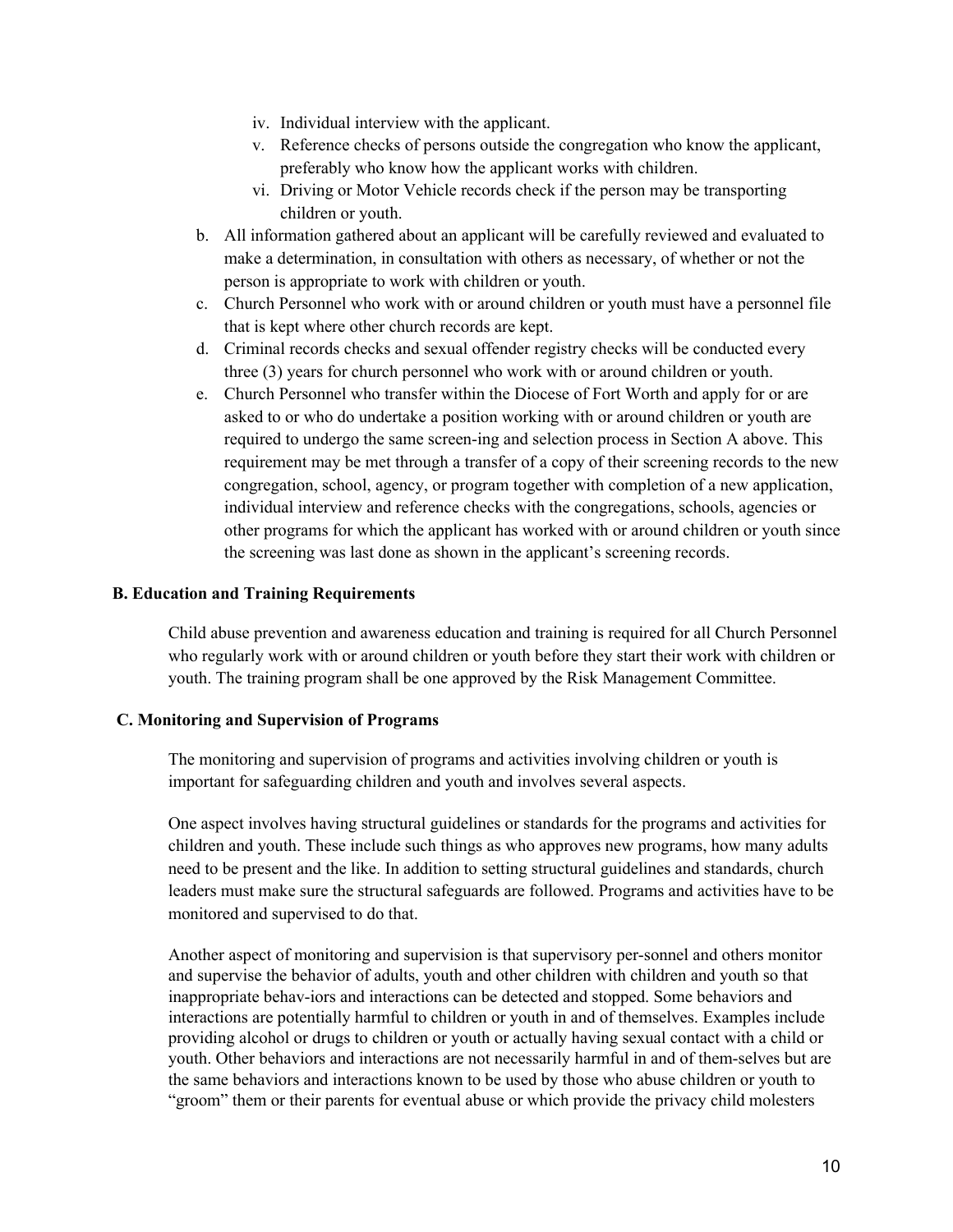need in order to abuse children or youth. Examples of those behaviors and interactions include holding children over the age of three on the lap, transporting a child or youth alone, and the like. The structural guidelines and standards are covered in both this Monitoring and Supervision section and in the following section, General Conduct for the Protection of Children and Youth. The behav-iors and interactions of persons with children and youth that need to be monitored and supervised are covered in the section on General Conduct for the Protection of Children and Youth and in the Guidelines for Appropriate Affection.

- a. Every program for children and youth must have a minimum of two adults with a minimum ratio of one additional adult for every ten youth. For smaller churches where two adults is not reasonable, a parent or another leader can be within close proximity of an open door.
- b. Church Personnel are prohibited from being alone with a child or youth or multiple children or youth where other adults cannot easily observe them.
- c. An up to date list of approved congregation-sponsored programs for children and youth will be maintained in the church office or other place where church records are kept.
- d. Church Personnel are not permitted to develop new activities for chil-dren and youth without approval from the Rector or canonical equiva-lent. Requests to develop new activities should be submitted in writ-ing to the Rector. The Rector will consider whether the plan for a new activity includes adequate adult supervision.
- e. Each program will develop age-appropriate procedures to ensure the safety of children and youth using restrooms and showers or baths.
- f. When supervising or assisting private activities such as dressing, showering or diapering infants or children, Church Personnel will remain in an area observable by other adults or work in pairs.
- g. At least two Church Personnel must supervise activities. When both boys and girls are participating, male and female adults must supervise.

# **D. Standards of the Diocese for Conduct Related to Children and Youth**

The following guidelines are intended to assist Church Personnel in monitoring and supervising behaviors and interactions with children and youth to identify and stop those that may be inherently harmful to chil-dren or youth, that are the type used by child molesters to groom chil-dren, youth and their parents, or that may create the conditions where abuse can occur more easily. These guidelines should also be used to make decisions about interactions with children and youth in church sponsored and affiliated programs. They are not designed or intended to address interactions within families. When exceptions to these guidelines must be made, they should be reported to the supervisor of the Church Personnel making the exception as soon as possible.

- a. All Church Personnel who work with children or youth must agree to comply with the Diocese of Fort Worth Standards for Appropriate Affection.
- b. No person will be allowed to volunteer to regularly work with children or youth until the person has been known to the clergy and congregation for at least six months.
- c. Programs for infants and children under six (6) years old will have procedures to ensure that children are released only to their parents or legal guardians or those designated by them.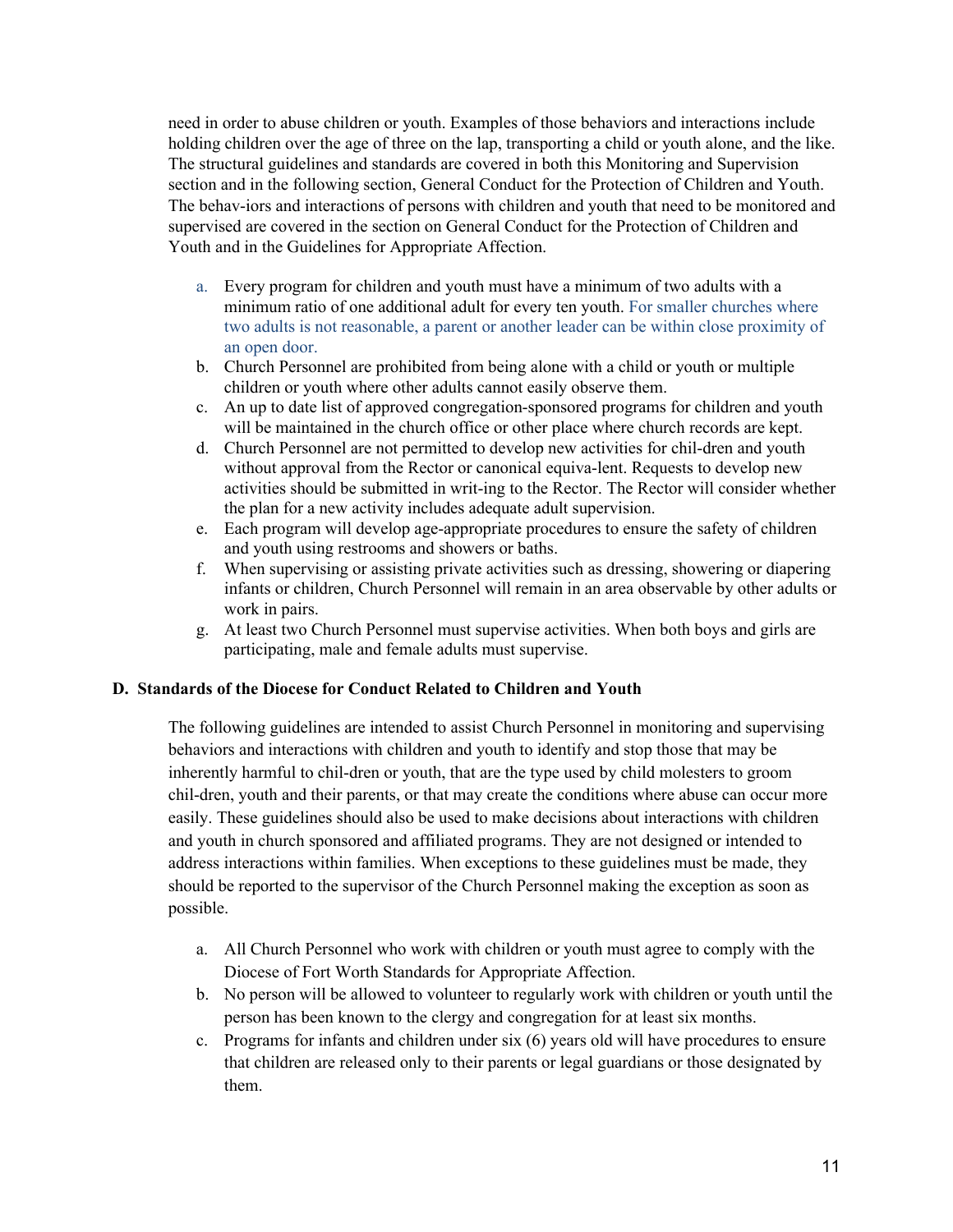- d. Church Personnel are prohibited from the use, possession, distribu-tion, or being under the influence of alcohol, illegal drugs, or the mis-use of legal drugs while participating in or assisting with programs or activities specifically for children or youth.
- e. Parents or guardians must complete written permission forms before Church Personnel transport children and youth for a church spon-sored activity or for any purpose on more than an occasional basis.
- f. Church Personnel will respond to children and youth with respect, consideration and equal treatment, regardless of sex, race, religion, sexual orientation, culture or socioeconomic status. Church Personnel will portray a positive role model for children and youth by maintain-ing an attitude of respect, patience, and maturity. They will avoid even the appearance of favoritism.
- g. One-to-one counseling with children or youth will be done in an open or public or other place where private conversations are possible but occur in full view of others.
- h. No dating relationships will take place between those who minister with youth and those they supervise at any time. Such a relationship blurs the ministry being performed, and is easily and predictably misunderstood. Supervisors and ministers who violate this policy will be immediately and permanently removed from their supervisory and ministerial position.
- i. Church Personnel are prohibited from having sexual contact with a child or youth.
- j. Church Personnel are prohibited from possessing any sexually orientated materials (magazines, cards, videos, films, clothing, etc.) on church property or in the presence of children or youth except as expressly permitted as part of a pre-authorized educational program.
- k. Church Personnel are prohibited from using the Internet to view or download any sexually oriented materials on church property or in the presence of children or youth.
- l. Church Personnel are prohibited from discussing their own sexual activities, including dreams and fantasies, or discussing their use of sexually oriented or explicit materials such as pornography, videos or materials on or from the Internet, with children or youth.
- m. Church Personnel are **required** to remain in a common sleeping area with children and youth in order to provide immediate adult supervision.
- n. When common sleeping areas are used at least two adult sponsors of the same gender will be assigned to reside in the sleeping area. When boys and girls sleep in a common area together, adults of each gender must be present.
- o. The assignment of these adult sponsors for this duty will be given by the chief sponsor on any given event.
- p. Church Personnel are prohibited from sleeping in the same beds, sleeping bags, tents or any similar place with children or youth unless the adult is an immediate family member of the child or youth.
- q. Church Personnel are prohibited from dressing, undressing, bathing, or showering in the presence of children or youth.
- r. Church Personnel are prohibited from using physical punishment in any way for behavior management of children and youth. No form of physical discipline is acceptable. This prohibition includes spanking, slapping, pinching, hitting, or any other physical force.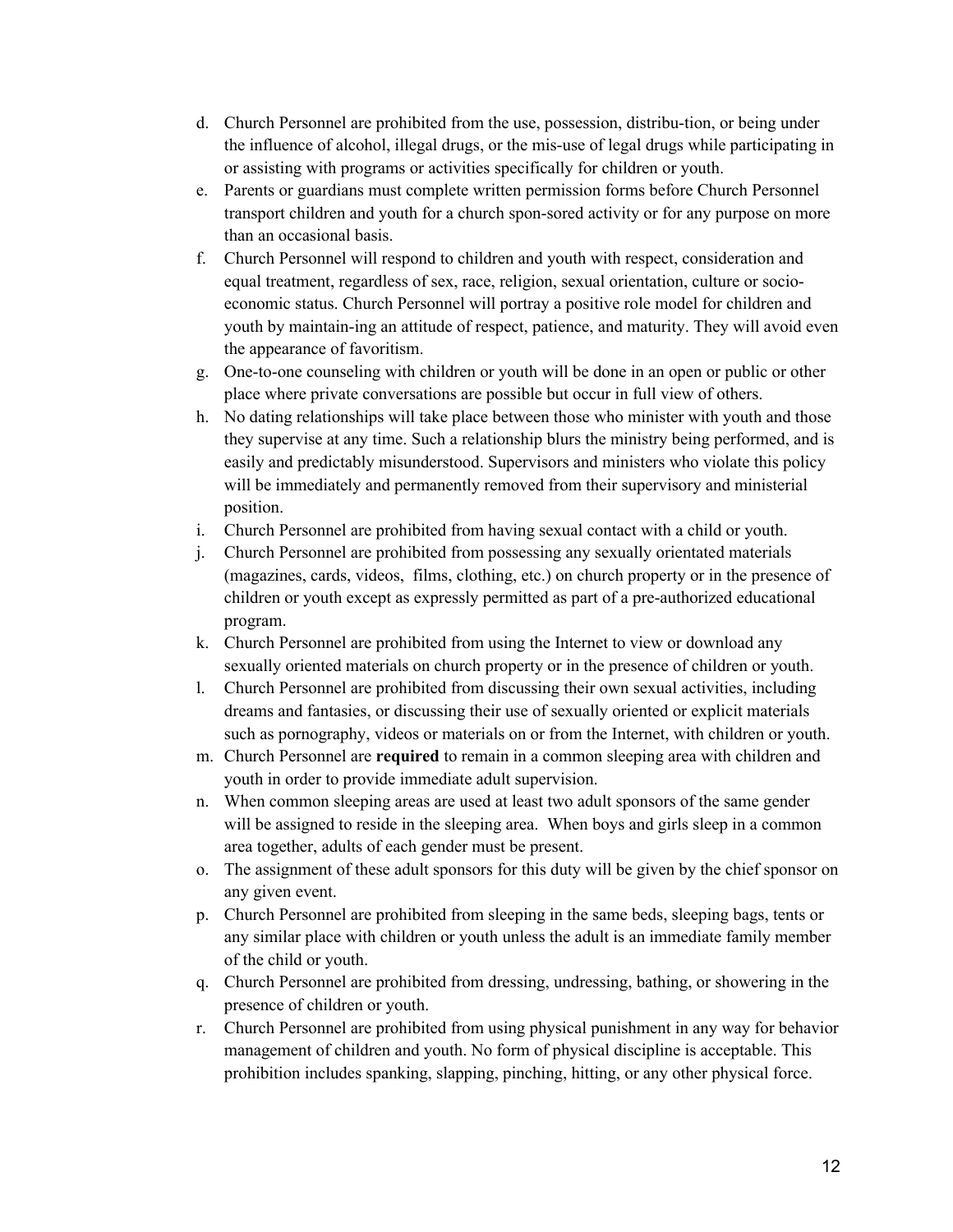Physical force may only be used to stop a behavior that may cause immediate harm to the individual or to a child, youth or others.

- s. Church Personnel are prohibited from using harsh language, improper punishment, or mechanical restraint such as rope or tape for behavior management.
- t. Church Personnel are prohibited from participating in allowing oth-ers to conduct any hazing activities relating to children's or youth min-istry or camp activities.

# **E. Responding to Problems**

### **Reporting Inappropriate Behaviors or Policy Violations with Children or Youth**

1. When Church Personnel observe any inappropriate behaviors, behaviors that are inconsistent with the Guidelines for Appropriate Affection, or which may violate any provision of these policies they must immedi-ately report their observations. Examples of inappropriate behaviors or policy violations (but not limited to the following ) would be seeking private time with children or youth, taking children or youth on over-night trips without other adults, swearing or making suggestive comments to children or youth, or selecting or using staff or volunteers without the required screening.

- a. All Church Personnel are required by this policy to report known or suspected abuse of children or youth to the appropriate state authorities.
- b. Failure to report suspected abuse of children or youth may be a crime. Reports may be made confidentially or anonymously. Every state provides immunity from civil liability for persons required to report suspected abuse in good faith and without malice. Simply stated, "in good faith" means that the person submitting the report believes what he or she is reporting to be true.
- c. In addition to reporting to the state authorities, Church Personnel are required to report any suspected or known abuse of children or youth that may have been perpetrated by Church Personnel directly to the rector/vicar of your Parish so that immediate and proper steps may be taken to ensure the safety of alleged victims.

2. Such inappropriate behaviors or possible policy violations that relate to interactions with children or youth should be reported in one of the following ways:

- a. A telephone call or meeting with the immediate supervisor of the person,
- b. A telephone call or meeting with the rector/vicar if the person is not the rector/vicar;
- c. A telephone call or meeting with a church warden if the person is the rector/vicar;
- d. A telephone call, meeting or text to the bishop;
- e. Submit a *Notice of Concern* (Appendix B), signed or unsigned, to the bishop.

3. All reports of inappropriate behavior or policy violations with children or youth will be taken seriously.

4. Reports of suspected or known abuse that involve Church Personnel should be reported to the Diocese of Fort Worth in one of the following ways:

- a. A telephone call, meeting or text to the bishop, or his appointee
- b. Submit a *Notice of Concern* (Appendix B), signed or unsigned, to the bishop or his appointee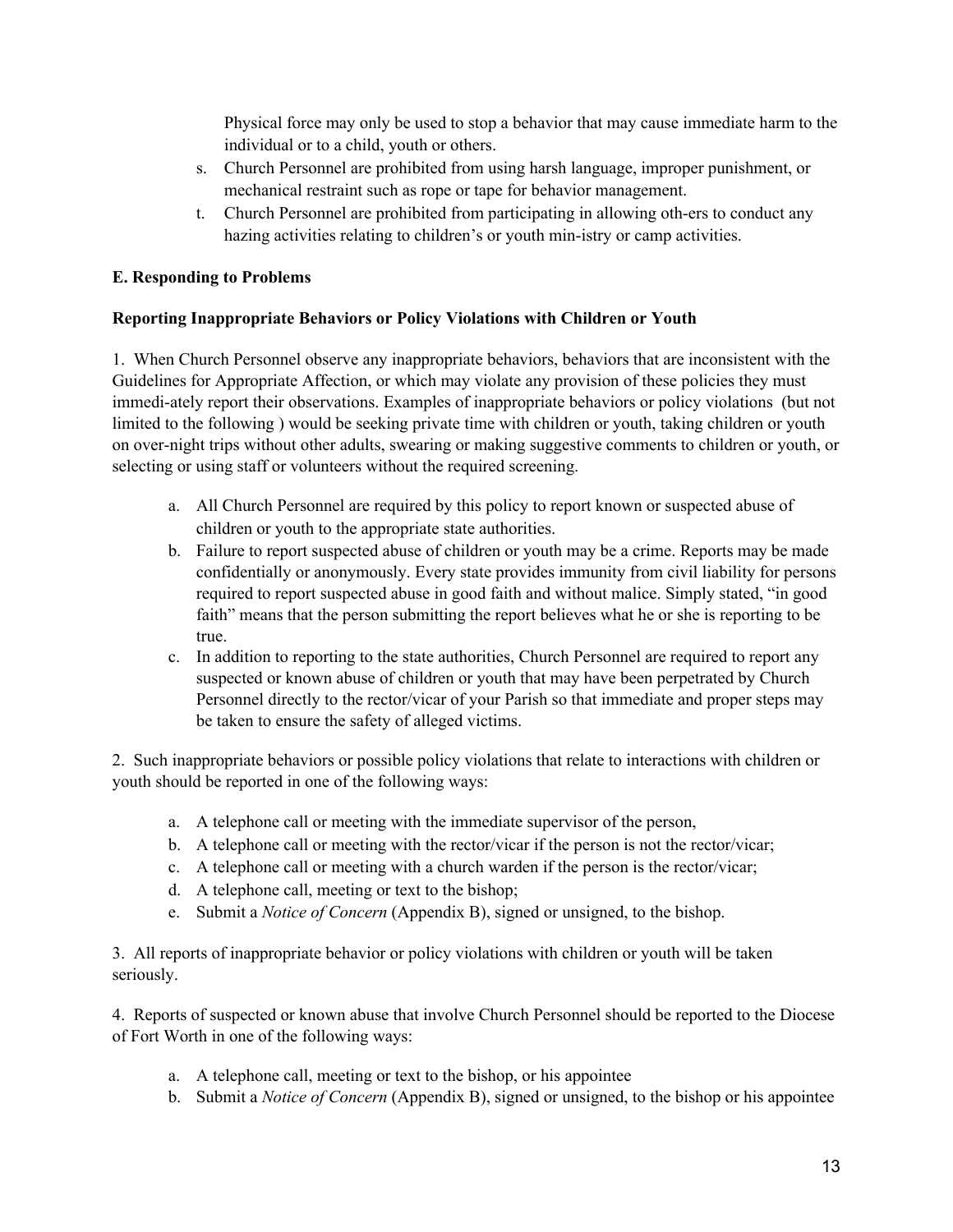5. The Diocese of Fort Worth and your Parish will cooperate with any investigation by state authorities to the fullest extent appropriate and inform authorities that a concurrent internal investigation will be directed by the Diocese of Fort Worth.

6. All Church Personnel are required to report to the Diocesan Office the potential integration of a known sex offender into the Parish. Each situation is firstly pastoral, confidential, and unique to the individual offender. The Diocesan Office will provide guidance and support for the specific situation and assist with the development of precautions and policies.

# **F. Standards for Appropriate Affection**

The following Standards are to be carefully followed by all Church Personnel working around or with children or youth.

1. Love and affection are part of church life and ministry. There are many ways to demonstrate affection while maintaining positive and safe boundaries with children and youth.

Some positive and appropriate forms of affection are listed below:

- Asking permission before touching
- Pats on the shoulder or back.
- Handshakes.
- "High-fives" and hand slapping.
- Verbal praise.
- Touching hands, faces, shoulders and arms of children or youth
- Arms around shoulders.
- Holding hands while walking with small children.
- Sitting beside small children.
- Kneeling or bending down for hugs with small children.
- Holding hands during prayer.
- Pats on the head when culturally appropriate. (For example, this ges-ture should typically be avoided in some Asian communities).

2. The following forms of affection are considered inappropriate with children and youth in ministry setting because many of them are the behaviors that child molesters use to groom children or youth and their parents for later molestation or can be, in and of themselves, sexual abuse.

- Inappropriate or lengthy embraces.
- Kisses on the mouth.
- Holding children over three years old on the lap.
- Touching bottoms, chests or genital areas other than for appropriate diapering or toileting of infants and toddlers.
- Showing affection in isolated areas such as bedrooms, closets, staff only areas or other private rooms.
- Occupying a bed with a child or youth
- Touching knees or legs of children or youth.
- Wrestling with children or youth.
- Tickling children or youth.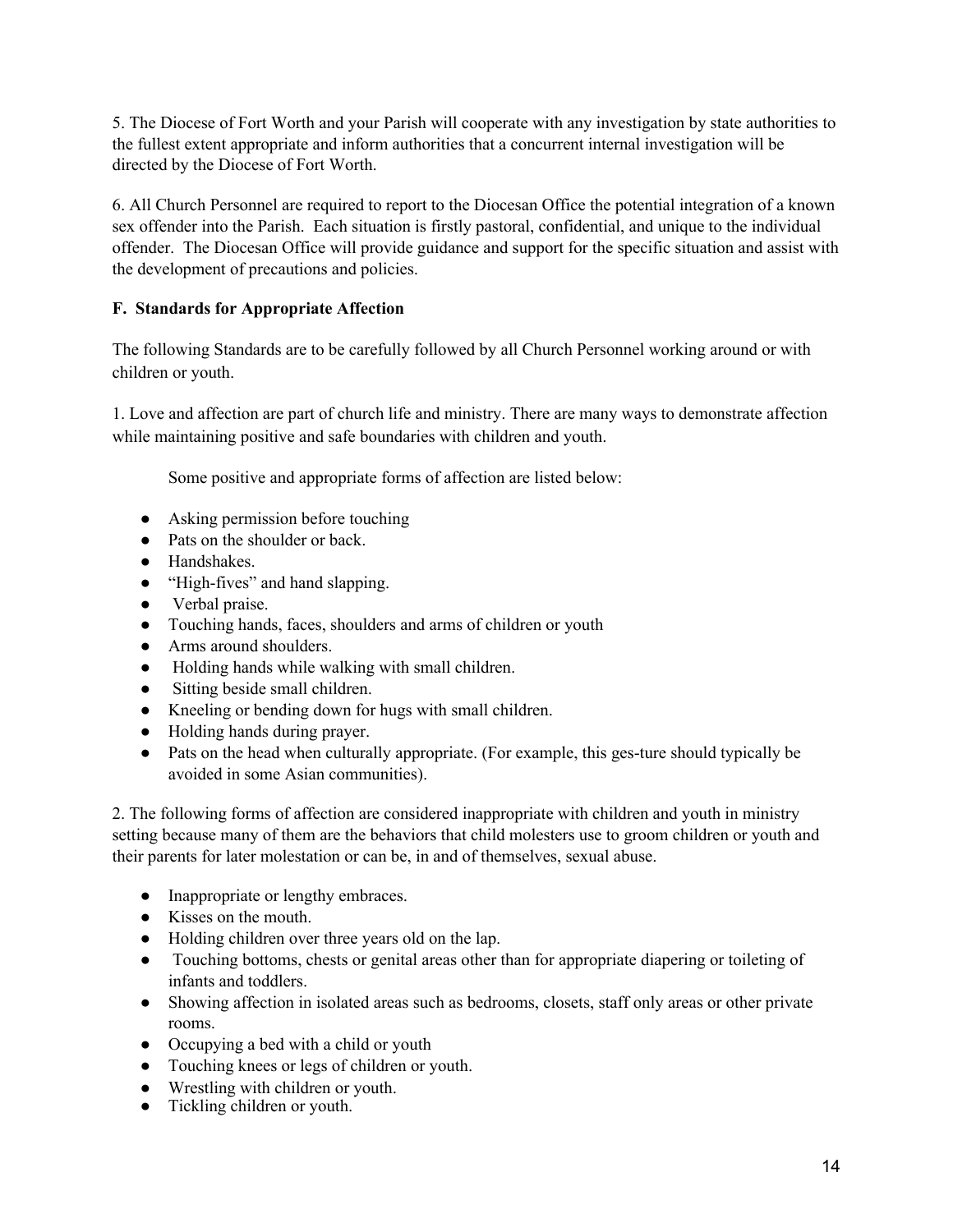- Piggyback rides.
- Any type of massage
- Any form of unwanted affection.
- Comments or compliments (spoken, written, or electronic) that relate to physique or body development. Examples would be, "You sure are developing," or "You look really hot in those jeans."
- Snapping bras or giving wedgies or similar touch or underwear whether or not it is covered by other clothing.
- Giving gifts or money to individual children or youth.
- Private meals with individual children or youth
- Touching or hugging from behind
- Games involved in inappropriate touching

### **G. Standards for Behavior**

- Any verbal or nonverbal sexual behavior with any child, youth or vulnerable adult is inappropriate and forbidden.
	- Never allow children, youth or vulnerable adults to become sexual with one another during ministry activities.
	- Sexual gestures or overtures a child, youth or vulnerable adult makes to a minister should be reported to the supervisor and the parent/guardian so that discussion can be held with the child, youth or vulnerable adult.
- Dating, going out with, or becoming romantically involved with any child, youth, or vulnerable adult is forbidden.
- Discretion must be used in dealing with all, especially regarding physical contact. Any overt display of affection should be made in a public setting in front of other group members and should respect wishes of the other person.
- "Buddy systems" must be used by Church Personnel whenever possible, but especially when children, youth or vulnerable adults are involved.
	- *Never* be alone with a child or youth or multiple children or youth where others cannot easily observe the program or activity.
	- One-to-one counseling with a child, youth or vulnerable adult should always occur in a public place, never alone in a car or a private place.
	- Never invite or host children, youth or vulnerable adults in your home unless another unrelated adult is present.
- Parents/Guardians must complete written permission forms before transporting children and youth for a church sponsored activity.
- Driving *alone* with a child, youth or vulnerable adult should be avoided at all times.
	- However, if riding or driving alone with a child, youth or vulnerable adult cannot be avoided, special care should be taken:
		- Don't sit close to one another in the car.
		- Do not come into physical contact with each other.
		- Do not stop the car to talk.
		- If you must stop, turn on the inside light of the car.
		- Avoid physical contact (hugs and kisses) when saying goodbye.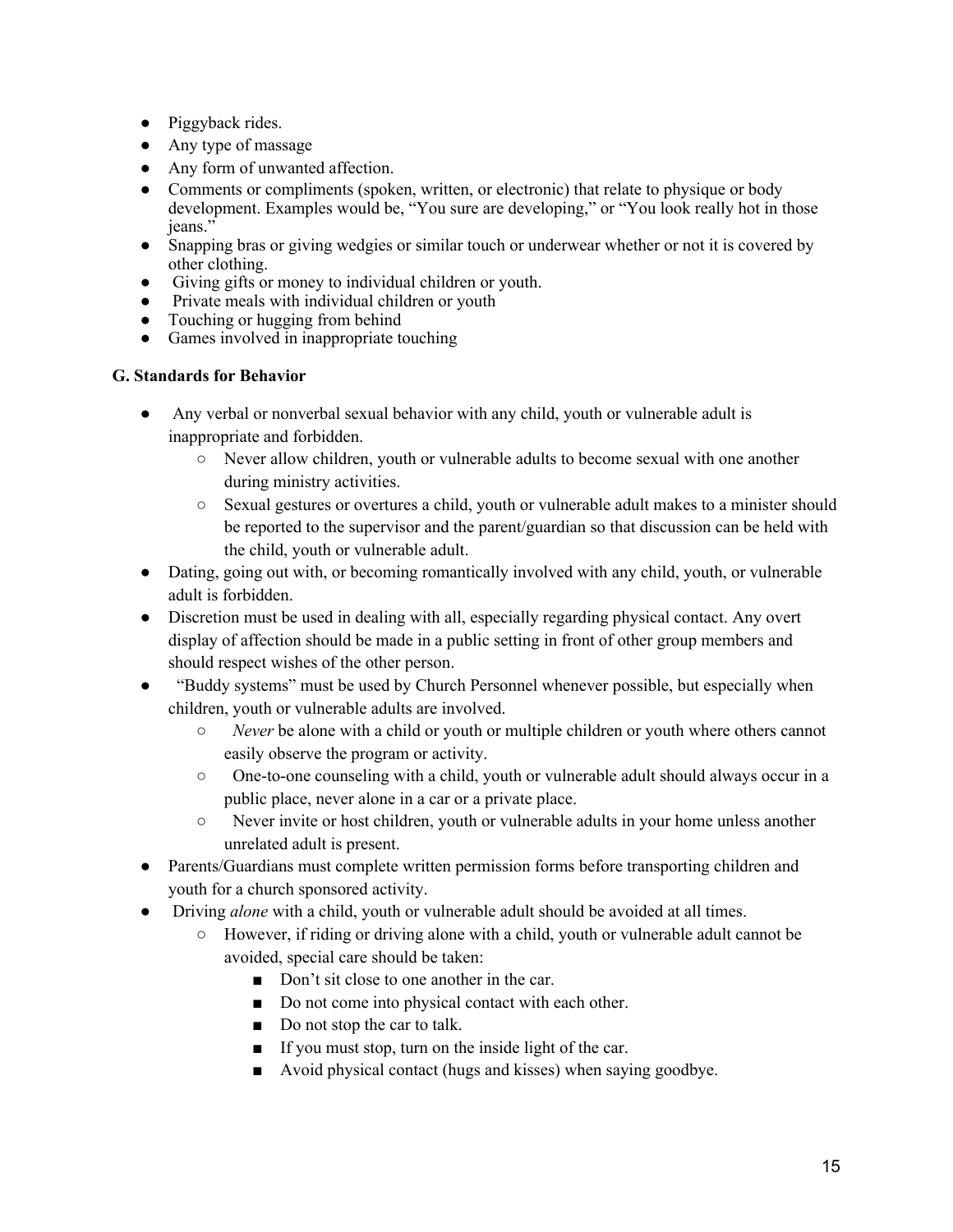- Be aware of the time you depart and arrive. Mark those times in your diary or record.
- Never swear or use foul or abusive language in the presence of those you serve in ministry.
- Never use your role to degrade, ridicule, threaten or humiliate another person.
- Never speak graphically about sexual activities, including your own and do not allow others to do so. This includes dreams and fantasies or the use of sexually oriented materials such as pornography, videos, or materials on or from the Internet.
- Never show sexually oriented or pornographic materials to those you serve in ministry. (such as magazines, cards, videos, films, DVD's, clothing etc.)
- Never use the Internet to view or download any sexually oriented materials on church property or in the presence of children and youth.
- Never spank, shake, slap or physically punish children, youth or vulnerable adults.
- Never wrestle with or tickle a child, youth or vulnerable adult
- Never give tobacco, alcohol or unauthorized drugs to children, youth or vulnerable adults.
- Never use, possess or be under the influence of alcohol at any time while ministering to children, youth or vulnerable adults.
- Never use, possess or be under the influence of illegal drugs at any time.
- Never use tobacco products while in the presence or children or youth.
- When Church Personnel experiences romantic or sexual attraction for a child, youth or vulnerable adult, the minister is required to discuss the situation with the supervisor or spiritual director for guidance.

All suspicions of child sexual abuse must be reported as required by state law and diocesan policies. Any knowledge or suspicion of any minister having an inappropriate relationship with a child, youth or vulnerable adult must be reported promptly to that person's supervisor.

# **Behaviors to Avoid:**

- Meeting alone in isolated places.
- Showing favoritism.
- Physical contact that can be misinterpreted.
- Provocative or revealing attire.
- Meeting in homes and in bedrooms without others present.
- Being nude in front of children, youth or vulnerable adults.
- Sleeping in bed with children, youth or vulnerable adults
- Special gift giving.
- Discussion your own dating activities, sexual activities or encouraging others to do so.
- Keeping "secrets" about relationships.
- Failing to adhere to uniform or accepted standards of affection.
- Showing affection when no one else is around.
- Staring while others are dressing.
- Commenting on others' bodies.
- Taking pictures while others are dressing or showering.
- Shaming or belittling an individual.